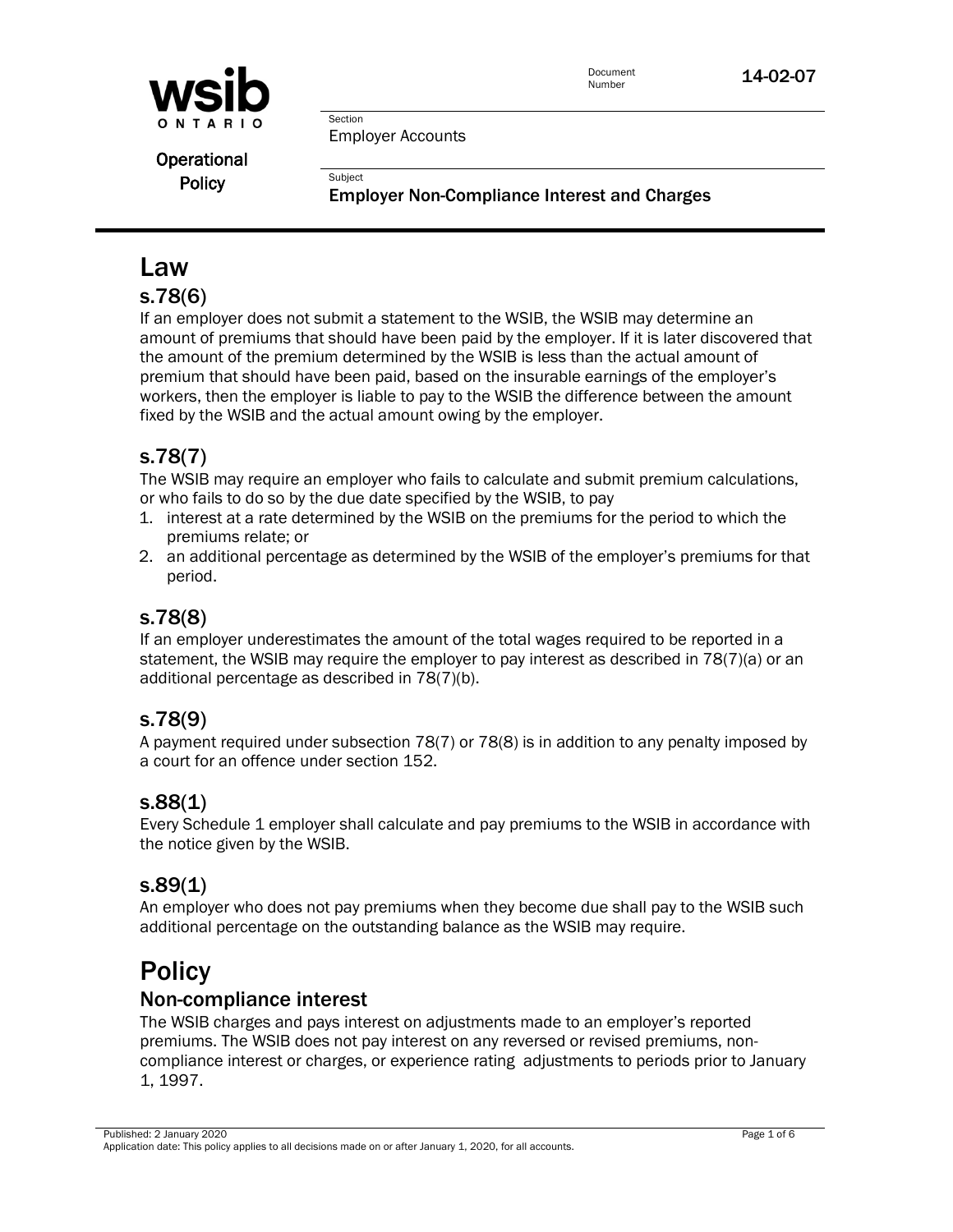

Employer Accounts

Section

**Subject** 

Operational **Policy** 

Employer Non-Compliance Interest and Charges

## Non-compliance charges

The WSIB issues non-compliance charges when an employer fails to report premiums by the due date assigned under their reporting frequency. The WSIB has two non-compliance charges; the Premium Not Reported (PNR), and the Period Reconciliation Not Reported (PRNR).

#### NOTE

For adjustments in premiums, see 14-02-06, Employer Premium Adjustments. To ensure that this policy is applicable with respect to registration non-compliance, it must be read in conjunction with 14- 02-15, Voluntary Registration, which takes precedence if applicable.

# Guidelines

### General

This policy applies to the administrative non-compliance interest and charges that apply to Schedule 1 employers.

When an employer fails to comply with its reporting and premium payment obligations, the **WSIB** 

- levies administrative non-compliance interest and charges, and
- may lay charges under the *Provincial Offences Act* for specific offences (see 22-01-08, Offences and Penalties - Employer).

#### Debit interest rate - effective January 1, 1997

The WSIB applies debit interest at the Bank of Canada rate plus six percent (6%). This interest rate is adjusted quarterly, and is shown on the monthly Statement of Account in annual and monthly amounts.

#### When debit interest is applied

• An outstanding balance is on the account. If an employer fails to submit full payment by the due date, the WSIB charges interest monthly on the overdue amount at the debit interest rate until the overdue balance is paid in full.

#### Example

An employer has a balance of \$5,000 owing to the WSIB. A payment of \$3,000 is processed by the WSIB on March 15th. The March Statement of Account shows a \$2,000 debit balance remaining on the account. Interest on the overdue balance is charged at the current Bank of Canada rate plus 6% on the \$2,000 that remains owing to the WSIB. The Bank of Canada rate that is current for March 31st based on the quarterly rate set will be used for calculation of the interest charge.

• A year-end reconciliation filed results in a reconciled debit difference. The start date for the calculation of interest on a reconciled difference at the year-end reconciliation and

Published: 2 January 2020 Page 2 of 6 Application date: This policy applies to all decisions made on or after January 1, 2020, for all accounts.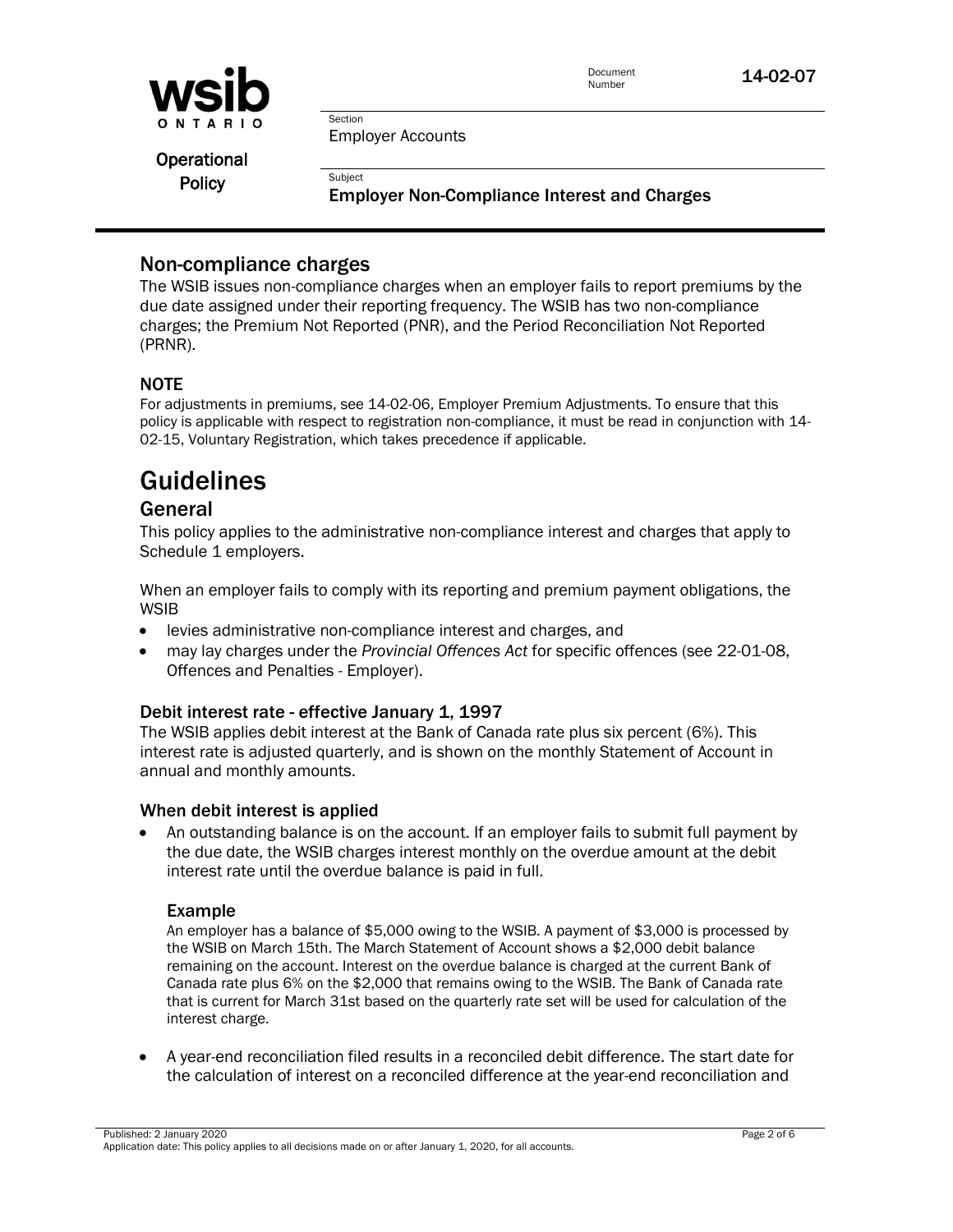

Employer Accounts

Section

**Subject** 

Operational **Policy** 

Employer Non-Compliance Interest and Charges

subsequent year-end reconciliation(s) is July 1 of the reconciled year. The end date for the calculation of debit interest on reconciled amounts is the end of the month prior to the date the reconciliation is received.

#### Example

An employer has a monthly reporting frequency for the year 2021, and is required to complete 12 monthly Premium Remittance Forms. These remittances should equal the total reconciliation amount reported to the WSIB on the year-end Reconciliation Form. At the time of processing the Reconciliation Form, the remittances total less than the reconciled amount at year end. This adds a debit to the employer's account. The Reconciliation Form was filed on time to the WSIB by March 31, 2022. Debit interest is charged at the Bank of Canada rate plus 6% from July 1, 2021 to February 28, 2022.

• A retroactive premium adjustment results in a debit

#### Example

An employer has two classification codes. This employer segregated the payroll in half (50%) to each classification code. During a routine audit conducted in July 2025, the WSIB auditor reviewed the wage records and determined that the segregation should be a 60%/40% split of the insurable earnings from January 1, 2024 onward. The classification code premium rates are not equal. The result is a debit adjustment to the account. Debit interest applies to the total difference, and is charged at the Bank of Canada rate plus 6% from July 1, 2024 (as per reconciliation interest) to the end of June 2025.

#### When debit interest is not applied

- Debit interest is not applied to reconciliation differences of less than \$100.00 in net premium
- An adjustment is made to current year premiums that results in a debit difference.

#### Example

On October 12, 2022, the WSIB is advised that an employer's premium remittance for the quarterly filing of April 1 to June 30, 2022 was reported lower than the actual amount that should have been filed. The WSIB revises the premium remittance to reflect the correct premium remittance amount, and the employer then remits payment to offset the difference charged to the account. Debit interest is not charged as the employer corrected the premium remittance prior to the reconciliation process that takes place in March of the following year. If the employer does not advise the WSIB until April 2023, debit interest is charged on the reconciled difference beginning July 1, 2022.

## Credit interest rate - effective January 1, 1997

The WSIB pays credit interest at the Bank of Canada rate. This interest rate is set quarterly.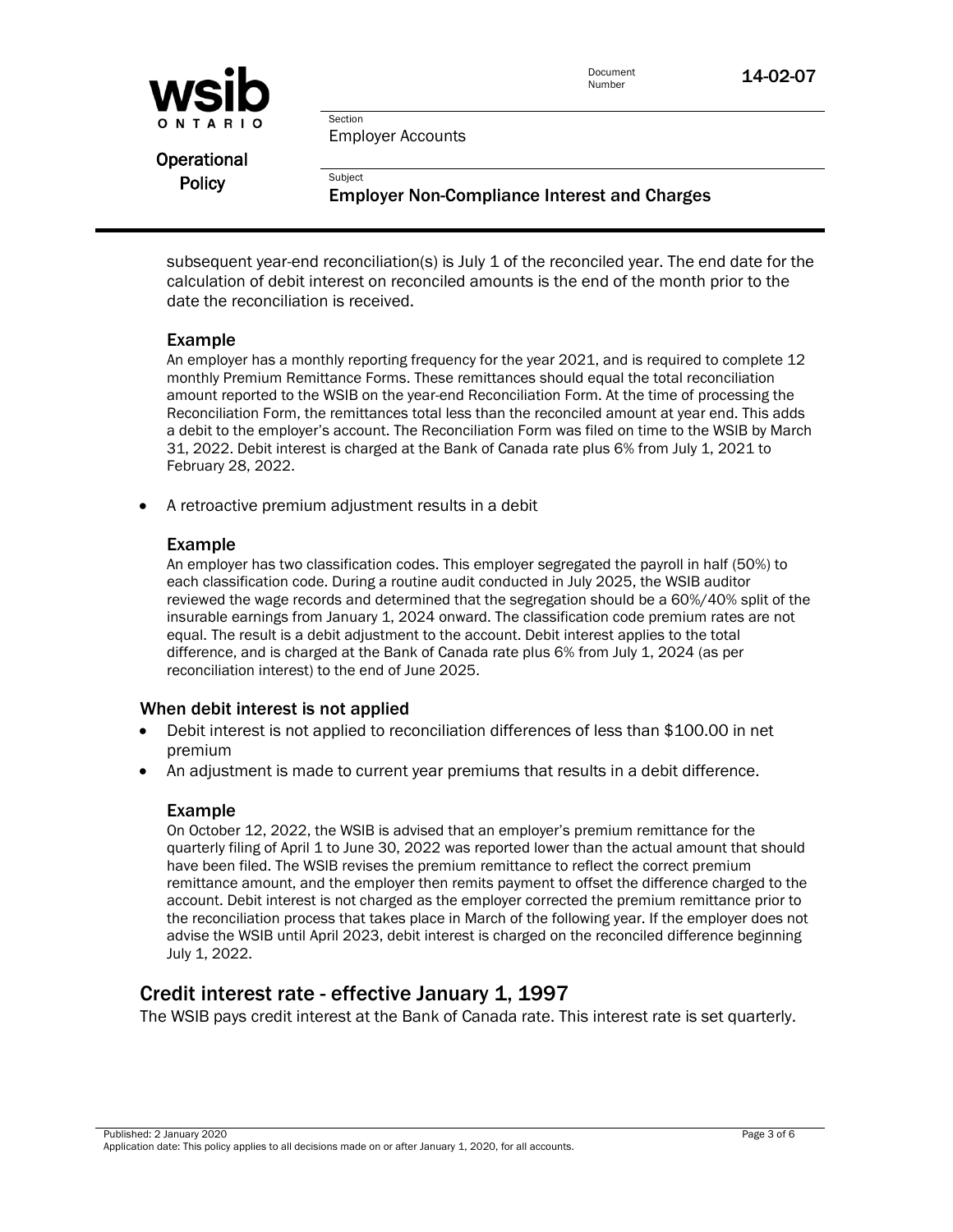

Employer Accounts

Section

**Subject** 

Operational **Policy** 

Employer Non-Compliance Interest and Charges

#### When credit interest is applied

• An account has a credit balance at the beginning and ending of a monthly billing period. Credit interest is paid on the credit balance shown at the beginning of a billing period.

#### Example

If at the beginning of a billing period an employer's account shows a \$250 credit balance, and at the end of the billing period the same account shows a \$500 credit balance, the credit interest is applied at the Bank of Canada current rate on the \$250 credit amount for that month.

• A year-end reconciliation filed results in a reconciled credit difference. The start date for the calculation of interest on a reconciled difference at the year-end reconciliation and subsequent year-end reconciliation(s) is July 1 of the reconciled year. The end date for the calculation of credit interest on reconciled amounts is the end of the month prior to the date the reconciliation is processed.

#### Example

An employer has a monthly reporting frequency for the year 2024 and submits the year-end Reconciliation Form by the due date, March 31, 2025. The reconciliation is processed on April 10, 2025. The reconciled amount is lower than the total of the monthly remittances submitted throughout the year in 2024. The result is a credit adjustment to the employer's account. Credit interest is applied from July 1, 2024 to March 31, 2025.

• A retroactive adjustment is made to premiums that results in a credit difference.

#### Example

An employer was notified of a WSIB routine audit scheduled for July 15, 2023. The WSIB auditor reviewed the wage records and determined that the reported insurable earnings for the period from January 1, 2022 to December 31, 2022 were over-reported. The correct 2022 insurable earnings were obtained by the auditor, and the result is a credit adjustment to the account. The audit was processed on November 2, 2023. The credit interest is applied to the total net difference of the 2022 insurable earnings premium beginning from July 1, 2022 up to the billing period prior to the month-end of the month the audit was processed, which in this case is the end of September 2023.

#### When credit interest is not applied

• Credit interest does not apply to periods prior to January 1, 1997.

#### Example

An employer was audited in August 1998. The auditor determined that the employer was incorrectly classified in a rate group with a higher premium rate for the years 1996 and 1997. The audit was processed in October 1998, and resulted in a credit adjustment of \$5,000 to the employer's account. Credit interest will only be calculated from January 1, 1997 up to and including September 30, 1998. Credit interest is not applicable to the year 1996, since WSIB did not have a credit interest policy for employers until January 1, 1997.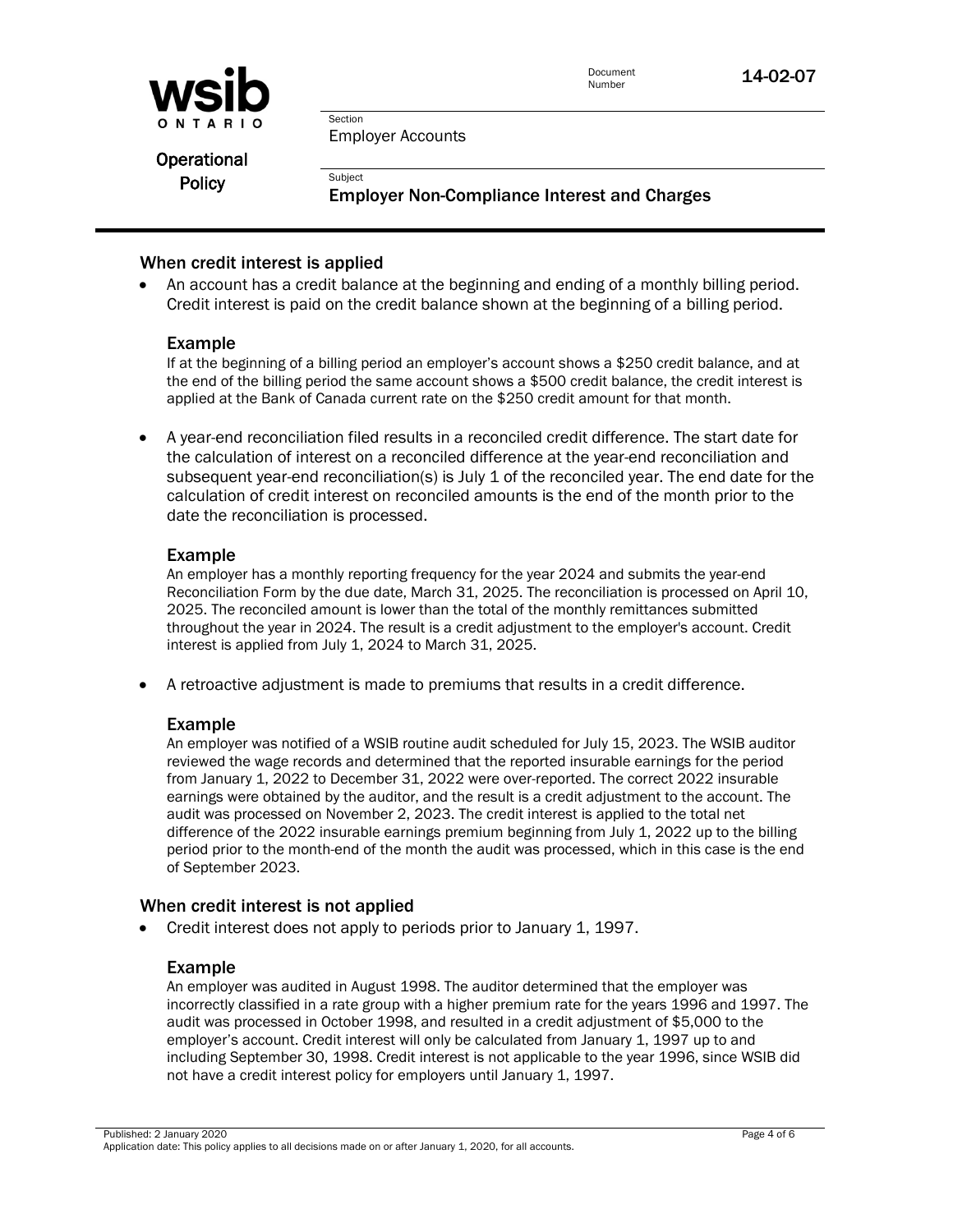

Employer Accounts

Section

**Subject** 

Operational **Policy** 

Employer Non-Compliance Interest and Charges

- Credit interest is not paid on reconciliation differences for accounts of less than \$100.00 in net premium
- Credit interest is not applied to revised premium adjustments for current year filings, provided that the revision occurs prior to the year-end reconciliation of the account.

# Non-compliance charges

#### Premium not reported (PNR) - effective January 1, 1997

The WSIB derives a premium on the missing report based on the employer's previous reporting history, and charges five percent (5%) of the derived premium as a non-compliance charge onto the employer's account.

This charge is assigned only once for the premium report that was not filed. If the charge remains unpaid, it will be subject to interest on the overdue balance. The PNR charge is not reversed once the actual premium is reported, nor is it re-calculated to represent 5% of the actual premium reported.

#### Example

An employer fails to file their January 1, 2024 to March 31, 2024 Premium Remittance Form. The WSIB levies a 5% charge based on the premium report that was filed for January 1, 2023 to March 31, 2023 (one year prior).

#### Period reconciliation not reported (PRNR) - effective January 1, 1996

The WSIB assigns this non-compliance charge when a year-end Reconciliation Form is not received at the WSIB by the assigned due date (i.e., March 31st). The WSIB derives a premium for the reconciliation period based on the employer's previous reporting history, and charges 1% of that amount, up to a  $$1,000$  maximum as a non-compliance charge onto the employer's account.

This charge occurs every month until the reconciliation is reported to the WSIB.

The assigning of a PRNR also occurs when employers who report on a quarterly or annual basis have not filed all required premium reports.

#### Example

A quarterly employer has four reporting obligations to the WSIB. If the employer misses one reporting, the employer receives a PNR for that specific missing reporting on the following monthly Statement of Account.

At the end of the year, if the report still shows outstanding, the employer receives a PRNR for every month that the reporting remains outstanding. If the charge remains outstanding, it will become subject to interest on overdue balance.